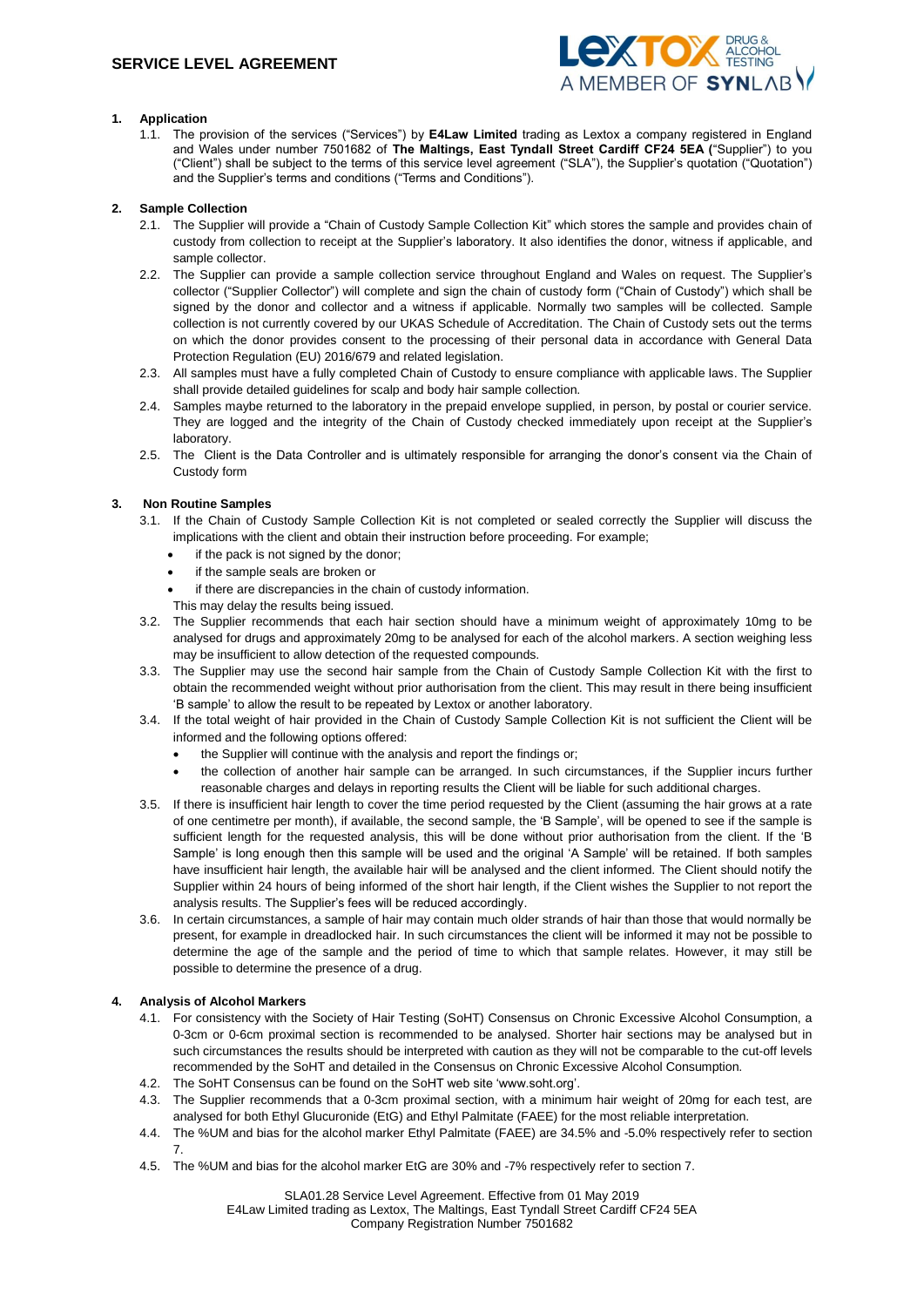

- 4.6. If the concentration is less than the reporting cut-off for Ethyl Glucuronide or Ethyl Palmitate (FAEE), then 'Not Detected' will be reported, otherwise the concentration in pg/mg for Ethyl Glucuronide and ng/mg for Ethyl Palmitate (FAEE) will be reported
- 4.7. This is summarised in the table below;

| Compound                            | <b>SoHT Cut-off</b>                | <b>Lextox Reporting Cut-off</b>    |
|-------------------------------------|------------------------------------|------------------------------------|
| Ethyl Glucuronide                   | 30.0 <sub>pg</sub> / <sub>mg</sub> | 30.0 <sub>pg</sub> / <sub>mg</sub> |
| Ethyl Palmitate (FAEE)<br>$(0-3cm)$ | $0.35ng$ /mg                       | $0.35ng$ /mg                       |
| Ethyl Palmitate (FAEE)<br>$(0-6cm)$ | $0.45$ ng/mg                       | $0.45ng$ mg                        |

- 4.8. If scalp hair samples are received with lengths less than 3cm we will use a graduated reporting cut-off scheme to take into account the empirical findings that EtG levels generally increase in hair closer to the scalp, whereas Ethyl Palmitate (FAEE) levels generally decrease in hair closer to the scalp. For example, if 2cm of hair is supplied a cutoff of 45pg/mg will be applied for EtG, and a cut-off of 0.32ng/mg will be applied for Ethyl Palmitate (FAEE). For samples that measure between 3 and 6 cm in length a graduated scale for Ethyl Palmitate (FAEE) will also be applied.
- 4.9. Samples shorter than 1cm will not be analysed.
- 4.10. The use of cosmetic hair treatments such as hair dyes and bleaches can lead to a significant decrease in the level of EtG detected, whereas the use of products containing ethanol (ethyl alcohol) could elevate the level of Ethyl Palmitate (FAEE) detected.
- 4.11. The Supplier will analyse body hair samples for evidence of the alcohol markers EtG and Ethyl Palmitate (FAEE); however, we will only analyse samples collected from the chest, arm or leg. The Supplier recommends that a minimum hair weight of 20mg for each test is analysed for both Ethyl Glucuronide (EtG) and Ethyl Palmitate (FAEE). The cut-offs applied to all body hair samples, irrespective of their length, are 30pg/mg for EtG and 0.35ng/mg for Ethyl Palmitate (FAEE).

## **5. Sample Testing**

- 5.1. All samples are analysed either by LC-MS/MS (Liquid Chromatography with Mass Spectrometry and Mass Spectrometry) or GC-MS/MS (Gas Chromatography with Mass Spectrometry and Mass Spectrometry) so as to provide a quantitative result.
- 5.2. The analysis result for each drug/metabolite is reported as 'Not Detected' if it is below the corresponding Reporting Cut Off as listed in Table 1. If the result is on or above the Reporting Cut Off and meets all other analytical and reporting criteria the quantity detected per milligram of hair is stated on the Certificate of Analysis or in the Expert Report.
- 5.3. Some compounds, which are not critical to the interpretation of the result, will not be reported if they fail any analytical or reporting criteria. All other compounds, critical to the interpretation, will be reported. All results will be reported as ng/mg apart from Ethyl Glucuronide which will be reported in pg/mg.
- 5.4. In the case of benzoylecgonine, as this metabolite is a hydrolysis product i.e. can be produced externally then a BZE/cocaine ratio of 5% will be applied. If the benzoylecgonine falls below the 5% ratio it will be reported as 'Not Detected'.
- 5.5. Donors who are aged 12 or under will be classified as a 'child' and the wash samples will be routinely analysed for the requested drugs and reported. The Reporting Cut Off levels will be applied and any drug/metabolite requested that is on or above the Reporting Cut Off level will be reported with a concentration value. Any drug/metabolite requested that falls below the Reporting Cut Off level but above the lowest calibrator for that run will be reported as 'Present'.

## **6. Sample Reporting**

- 6.1. All individual sample results are reviewed by experienced scientific staff before results are reported. Any report from the Supplier will only contain the results of testing in respect of the drug or drug groups requested by the Client.
- 6.2. All reported results will receive either a Certificate of Analysis or an Expert Report. The Certificate of Analysis will be accompanied by a covering letter summarising the results. The Certificate of Analysis will include the following items:
	- Donor Name, Date of Birth and Gender;
	- Unique Sample Number;
	- Collection Date;
	- Client Name and Address, Reference and/or Account Reference;
	- Sample Type;
	- Hair Section Length and Corresponding Approximate Time Period if applicable; and
	- Testing Method and Results.
- 6.3. The Supplier may, subject to an additional charge payable by the Client, provide a detailed Expert Report on the results for presentation to Court if requested by the Client.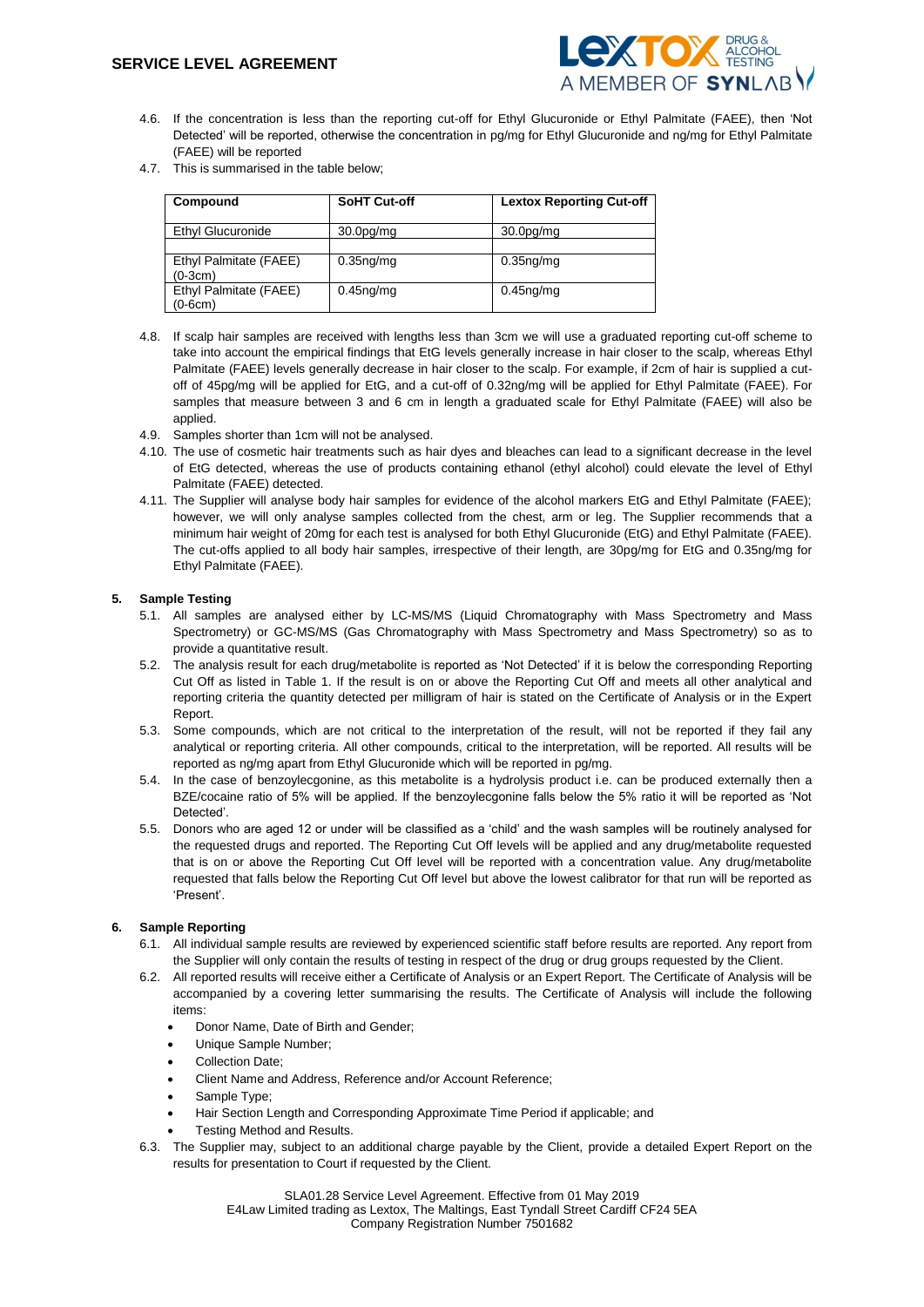

- 6.4. The Supplier monitors its reporting times and endeavours to report all results within approximately five working days from satisfactory receipt of the sample at its laboratory. The Supplier's current delivery time for results and reports is 4 working days from satisfactory receipt of the sample at its laboratory. If the results are to be presented to Court, we recommend the Client ensures the sample is received by the Supplier at the laboratory at least 10 working days before the Court date.
- 6.5. Metabolites are produced by the body when a drug is ingested and metabolised (broken-down), and traces of the metabolites are deposited in the hair shaft in the same way as the parent drug. Drug use will only be stated in an Expert Report where there is the presence of metabolites, whereas the detection of the parent drug only allows a statement of positive association with the drug, which may include the use. This will be the case for delta-9-THC, cocaine, MDMA, heroin, diazepam, methadone and buprenorphine.
- 6.6. The Supplier will display all numerical values to three significant figures or the appropriate number of decimal places
- 6.7. Opinions and interpretations, and sample collections are not currently covered under the company's ISO 17025 Scope of Accreditation.

## **7. Uncertainty of Measurement (%UM) and Bias**

7.1. The Supplier measures the Uncertainty of Measurement (%UM) and bias of analytical methods it uses. The %UM and bias indicate the variability of the analytical test and indicate the range of values within which the true value will be found. The Supplier estimates the Uncertainty of Measurement using a standard uncertainty multiplied by a coverage factor of K=2, resulting in a confidence level of 95%. Where possible the %UM will be calculated using an incurred sample as this will include variations due to extraction from the hair matrix. For some drugs the uncertainty associated with hair extraction is not possible to measure. In these cases a correction will be made based on the results of participation in external proficiency testing schemes. The levels of drugs, metabolites and alcohol markers reported are the actual values obtained and do not factor in the %UM.

## **8. Fitness for Purpose**

- 8.1. All analytical methods are fully validated in-line with our ISO 17025 accredited quality management systems to accurately identify and quantify any target compound to a level of detection required to show evidence of drug use in hair samples.
- 8.2. There are a number of factors (pre-analytical and analytical) that can affect the results and sometimes their interpretation. Examples of pre-analytical factors that can affect the levels of drugs or metabolites detected in hair are:
	- Individual person to person variations in metabolism;
	- Hair collection timing and technique will affect estimated time ranges;
	- Use of chemical treatments such as dyes, bleaches and in some cases regular shampooing can reduce the level detected; or
	- The biology of the hair, i.e. the natural variations in hair growth.
- 8.3. Analytical factors may include:
	- Variables associated with reference standard manufacture; or
	- Laboratory measuring equipment and instruments.
- 8.4. Due to the pre-analytical factors, when a hair sample is sub-divided or a different hair sample is taken from the same donor covering the same time period, the Supplier cannot quarantee that the result obtained from the retested sample will be within the estimated uncertainty of measurement when compared with the original result.

#### **9. Retention of Records and Samples**

- 9.1. Processed hair extracts will be stored for up to six months after receipt. Due to previously mentioned pre-analytical factors and the unknown stability of the extracts, the Supplier cannot quarantee that results obtained from the reanalysis of extracts will not differ from original results.
- 9.2. Records pertaining to a sample will be retained for at least six years and maybe destroyed thereafter without further reference to the Client.
- 9.3. Any remaining hair samples will be retained for 30 days from issue of the analysis results after which they may be destroyed or anonymised and used for research.

## **10. Disclosure of Information to the Donor, other Parties and the Court**

- 10.1. If a donor, opposing solicitor or any other parties, requests disclosure of their result, the Supplier will firstly contact the Client. If the Client does not agree (in writing) with the results being released then the Supplier will not release any information unless the donor submits a formal written Data Subject Access Request which the Suppliers will respond to in accordance with the General Data Protection Regulation (EU) 2016/679 and ICO Guidance.
- 10.2. In some cases, the analysis performed may identify multiple compounds including the unconfirmed presence of analytes not requested by the Client. These results will not be disclosed to the Client, but will be disclosed if requested by the Court and the corresponding fee charged for any additional work.
- 10.3. The table below details the assays available using either LC-MS/MS or GC-MS/MS, showing cut-offs, estimated uncertainty and bias measured using where possible incurred hair from external proficiency test schemes or inhouse produced incurred samples.

Company Registration Number 7501682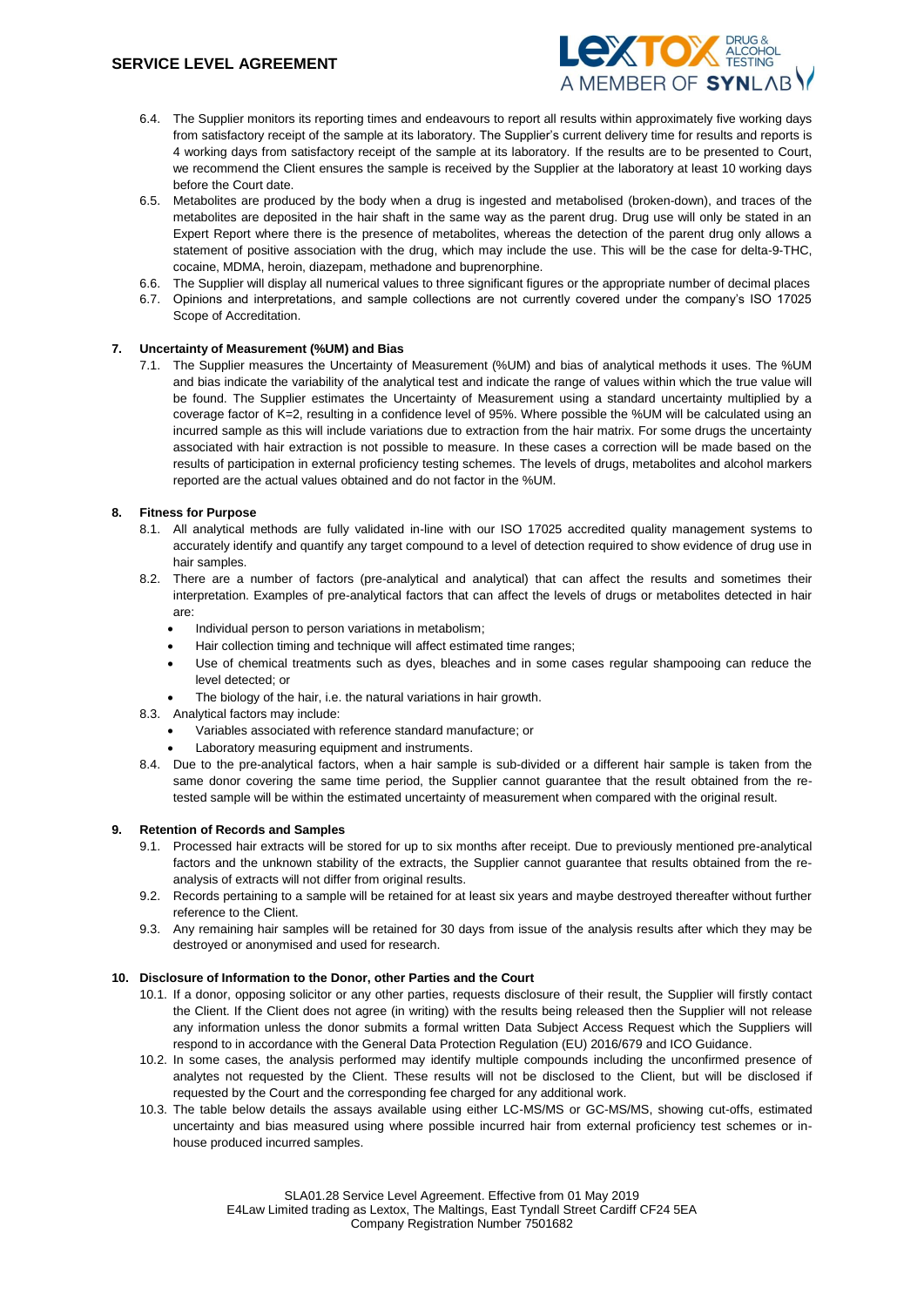

**Table 1 Drugs**

| Drug/metabolite                             | Method   | <b>Reporting Cut-</b><br>Off Assuming<br>10mg of hair<br>(ng/mg) | <b>Estimated</b><br>Uncertainty of<br>Measurement $(±$<br>%) | <b>Experimental</b><br><b>Bias</b><br><b>Measurement</b> |
|---------------------------------------------|----------|------------------------------------------------------------------|--------------------------------------------------------------|----------------------------------------------------------|
| <b>Amphetamine Group</b>                    |          |                                                                  |                                                              |                                                          |
| Amphetamine**                               | LC-MS/MS | $0.2*$                                                           | 36.0%                                                        | $+1.4%$                                                  |
| <b>Methamphetamine Group</b>                |          |                                                                  |                                                              |                                                          |
| Methylenedioxyamphetamine (MDA)             | LC-MS/MS | $0.2*$                                                           | $\overline{\phantom{a}}$                                     | $\blacksquare$                                           |
| Methylenedioxymethylamphetamine<br>(MDMA)** | LC-MS/MS | $0.2*$                                                           | 40.0%                                                        | $+4.0%$                                                  |
| Methamphetamine                             | LC-MS/MS | $0.2*$                                                           | ä,                                                           | L.                                                       |
| <b>Benzodiazepine Group</b>                 |          |                                                                  |                                                              |                                                          |
| Desmethyldiazepam**                         | LC-MS/MS | 0.04                                                             | 28.3%                                                        | $+2.0%$                                                  |
| Diazepam**                                  | LC-MS/MS | 0.04                                                             | 28.6%                                                        | $+3.3%$                                                  |
| Oxazepam                                    | LC-MS/MS | 0.2 <sub>0</sub>                                                 |                                                              |                                                          |
| Temazepam                                   | LC-MS/MS | 0.2                                                              | $\blacksquare$                                               | $\overline{\phantom{a}}$                                 |
| Nitrazepam                                  | LC-MS/MS | 0.04                                                             | $\blacksquare$                                               | $\blacksquare$                                           |
| Flunitrazepam                               | LC-MS/MS | 0.04                                                             | $\blacksquare$                                               |                                                          |
| <b>Buprenorphine Group</b>                  |          |                                                                  |                                                              |                                                          |
| <b>Buprenorphine</b>                        | LC-MS/MS | 0.05                                                             | $\blacksquare$                                               | $\sim$                                                   |
| Norbuprenorphine                            | LC-MS/MS | 0.05                                                             |                                                              |                                                          |
| <b>Cocaine Group</b>                        |          |                                                                  |                                                              |                                                          |
| <b>AEME</b>                                 | LC-MS/MS | 0.2                                                              | $\blacksquare$                                               | $\blacksquare$                                           |
| Benzoylecgonine**                           | LC-MS/MS | $0.05*$                                                          | 34.0%                                                        | $-10.7%$                                                 |
| Cocaethylene                                | LC-MS/MS | $0.05*$                                                          | $\blacksquare$                                               | $\blacksquare$                                           |
| Cocaine**                                   | LC-MS/MS | $0.5*$                                                           | 35.0%                                                        | $-16.7%$                                                 |
| <b>Norcocaine</b>                           | LC-MS/MS | 0.05                                                             | $\blacksquare$                                               | $\mathbf{r}$                                             |
| <b>New Psychoactive Substances</b>          |          |                                                                  |                                                              |                                                          |
| Benzylpiperazine                            | LC-MS/MS | 0.02                                                             | $\blacksquare$                                               | $\blacksquare$                                           |
| Hordenine                                   | LC-MS/MS | 0.02                                                             | $\blacksquare$                                               | $\sim$                                                   |
| Methylbenzylpiperazine                      | LC-MS/MS | 0.02                                                             | $\blacksquare$                                               | $\blacksquare$                                           |
| Methcathinone                               | LC-MS/MS | 0.02                                                             | $\blacksquare$                                               | $\blacksquare$                                           |
| Methiopropamine                             | LC-MS/MS | 0.02                                                             | $\blacksquare$                                               | $\blacksquare$                                           |
| N-Methylphenethylamine                      | LC-MS/MS | 0.02                                                             | $\blacksquare$                                               | $\blacksquare$                                           |
| 2-Aminoindane                               | LC-MS/MS | 0.02                                                             | $\blacksquare$                                               | $\blacksquare$                                           |
| <b>Methylone</b>                            | LC-MS/MS | 0.02                                                             | $\blacksquare$                                               | ÷.                                                       |
| 1,4 Florophenyl piperazine                  | LC-MS/MS | 0.02                                                             | $\omega$                                                     | $\blacksquare$                                           |
| Dimethylcathinone                           | LC-MS/MS | 0.02                                                             | $\blacksquare$                                               | $\blacksquare$                                           |
| <b>Ethylone</b>                             | LC-MS/MS | 0.02                                                             | $\blacksquare$                                               | $\blacksquare$                                           |
| 4-Fluroamphetamine                          | LC-MS/MS | 0.02                                                             |                                                              |                                                          |

SLA01.28 Service Level Agreement. Effective from 01 May 2019 E4Law Limited trading as Lextox, The Maltings, East Tyndall Street Cardiff CF24 5EA Company Registration Number 7501682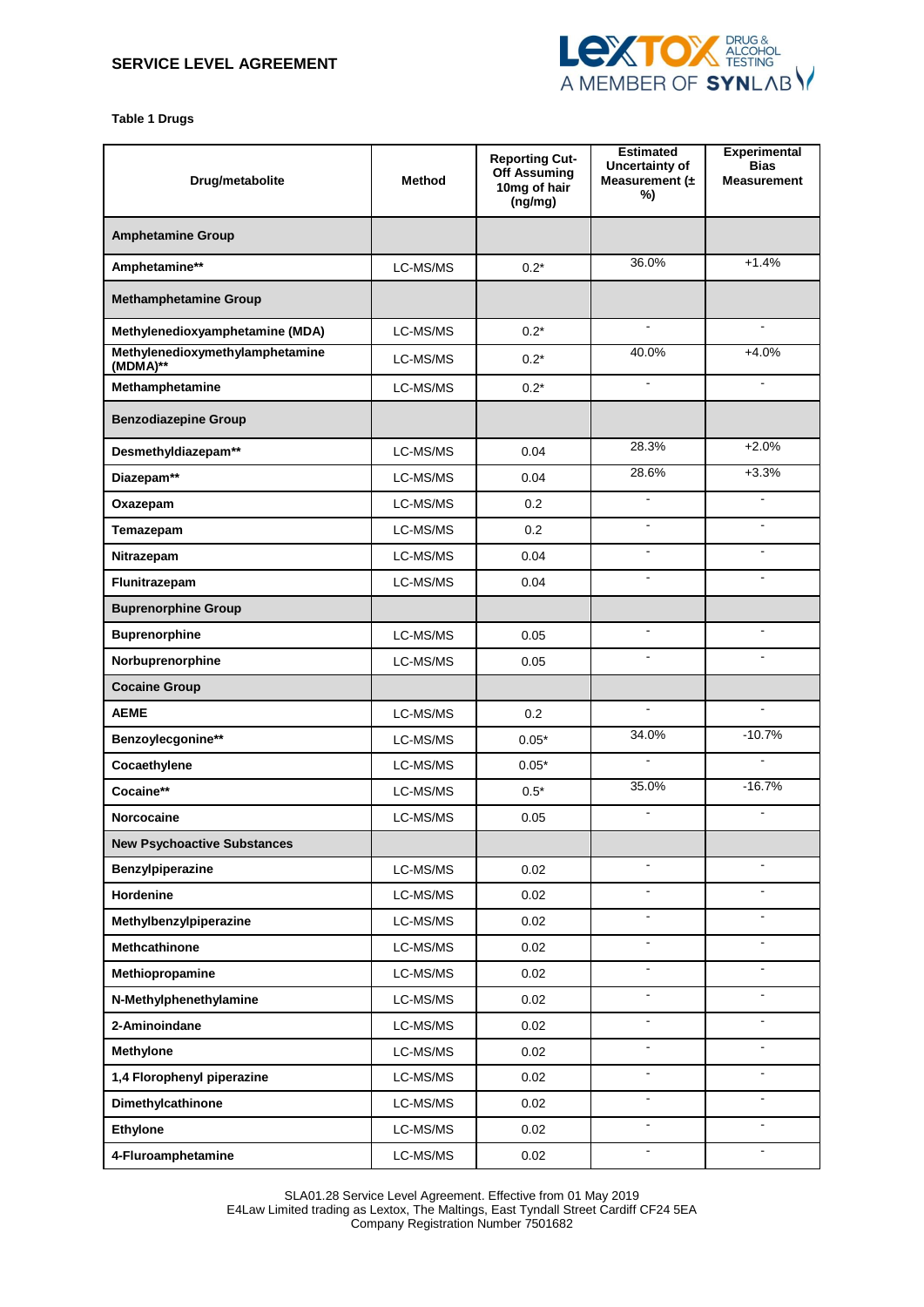# **SERVICE LEVEL AGREEMENT**



| Drug/metabolite                   | <b>Method</b> | <b>Reporting Cut-</b><br><b>Off Assuming</b><br>10mg of hair<br>(ng/mg) | <b>Estimated</b><br>Uncertainty of<br>Measurement $(±$<br>%) | <b>Experimental</b><br><b>Bias</b><br><b>Measurement</b> |
|-----------------------------------|---------------|-------------------------------------------------------------------------|--------------------------------------------------------------|----------------------------------------------------------|
| 5-APDB                            | LC-MS/MS      | 0.02                                                                    | $\blacksquare$                                               | $\blacksquare$                                           |
| <b>Buphedrone</b>                 | LC-MS/MS      | 0.02                                                                    |                                                              |                                                          |
| p-methoxyamphetamine (PMA)        | LC-MS/MS      | 0.02                                                                    |                                                              |                                                          |
| <b>Butylone</b>                   | LC-MS/MS      | 0.02                                                                    | $\blacksquare$                                               | ÷.                                                       |
| <b>MDAT</b>                       | LC-MS/MS      | 0.02                                                                    | $\blacksquare$                                               | $\blacksquare$                                           |
| p-methoxymethamphetamine (PMMA)   | LC-MS/MS      | 0.02                                                                    | ÷,                                                           | $\overline{a}$                                           |
| <b>Dimethocaine</b>               | LC-MS/MS      | 0.02                                                                    |                                                              |                                                          |
| <b>MDPBP</b>                      | LC-MS/MS      | 0.02                                                                    | $\blacksquare$                                               |                                                          |
| Methylethcathinone                | LC-MS/MS      | 0.02                                                                    | $\blacksquare$                                               | $\overline{a}$                                           |
| 6-APB                             | LC-MS/MS      | 0.02                                                                    | $\overline{a}$                                               | $\overline{a}$                                           |
| 5-APB                             | LC-MS/MS      | 0.02                                                                    | $\blacksquare$                                               | $\blacksquare$                                           |
| Pentylone                         | LC-MS/MS      | 0.02                                                                    | ÷,                                                           | $\overline{a}$                                           |
| ortho-Chlorophenylpiperazine      | LC-MS/MS      | 0.02                                                                    | ä,                                                           | $\overline{a}$                                           |
| <b>Methoxetamine</b>              | LC-MS/MS      | 0.02                                                                    | $\blacksquare$                                               | $\blacksquare$                                           |
| <b>MPBP</b>                       | LC-MS/MS      | 0.02                                                                    | $\blacksquare$                                               | $\overline{a}$                                           |
| 3,4-Dimethylmethcathinone         | LC-MS/MS      | 0.02                                                                    | ÷                                                            | ÷                                                        |
| Methylenedioxypyrovalerone (MDPV) | LC-MS/MS      | 0.02                                                                    |                                                              |                                                          |
| 5-MeO-DALT                        | LC-MS/MS      | 0.02                                                                    | ÷,                                                           | $\overline{a}$                                           |
| 5-lodo-2-aminoindane              | LC-MS/MS      | 0.02                                                                    | $\blacksquare$                                               | ÷                                                        |
| Trifluoromethylphenylpiperazine   | LC-MS/MS      | 0.02                                                                    | $\blacksquare$                                               | $\blacksquare$                                           |
| Camfetamine                       | LC-MS/MS      | 0.02                                                                    | ÷                                                            |                                                          |
| 4-Methoxyphencyclidine            | LC-MS/MS      | 0.02                                                                    | $\overline{a}$                                               | $\overline{a}$                                           |
| <b>Benzedrone</b>                 | LC-MS/MS      | 0.02                                                                    | $\blacksquare$                                               | $\blacksquare$                                           |
| 2-Diphenylmethylpiperidine        | LC-MS/MS      | 0.02                                                                    | $\blacksquare$                                               | $\blacksquare$                                           |
| Naphyrone                         | LC-MS/MS      | 0.02                                                                    |                                                              |                                                          |
| <b>Diclofensine</b>               | LC-MS/MS      | 0.02                                                                    |                                                              |                                                          |
| <b>Methadone Group</b>            |               |                                                                         |                                                              |                                                          |
| <b>EDDP</b>                       | LC-MS/MS      | 0.2                                                                     | $\omega$                                                     | $\mathbf{r}$                                             |
| Methadone**                       | LC-MS/MS      | 0.2                                                                     | 30.4%                                                        | $+8.7%$                                                  |
| <b>Opiate Group</b>               |               |                                                                         |                                                              |                                                          |
| 6-Monoacetylmorphine (6 MAM)**    | LC-MS/MS      | $0.2*$                                                                  | 35.0%                                                        | $-14.7%$                                                 |
| Codeine**                         | LC-MS/MS      | $0.2*$                                                                  | 34.8%                                                        | $+31.2%$                                                 |
| Dihydrocodeine**                  | LC-MS/MS      | $0.2*$                                                                  | 43.2%                                                        | $+7.3%$                                                  |
| Morphine**                        | LC-MS/MS      | $0.2^{\star}$                                                           | 35.0%                                                        | $+11.3%$                                                 |